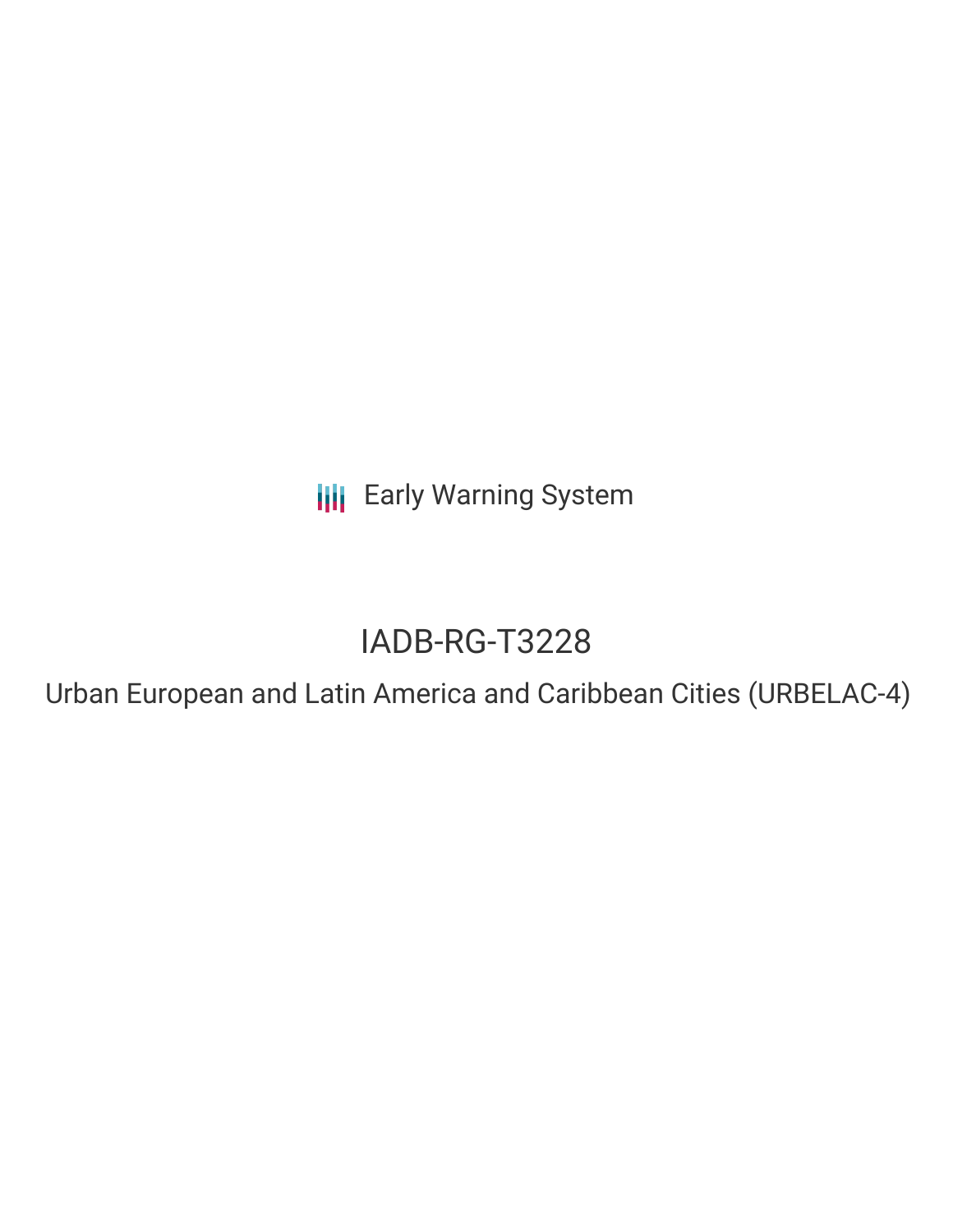

#### **Quick Facts**

| <b>Financial Institutions</b>  | Inter-American Development Bank (IADB)    |
|--------------------------------|-------------------------------------------|
| <b>Status</b>                  | Approved                                  |
| <b>Bank Risk Rating</b>        | C                                         |
| <b>Voting Date</b>             | 2018-07-31                                |
| <b>Borrower</b>                | Regional                                  |
| <b>Sectors</b>                 | Law and Government, Technical Cooperation |
| <b>Investment Type(s)</b>      | Grant                                     |
| <b>Investment Amount (USD)</b> | $$0.25$ million                           |
| <b>Project Cost (USD)</b>      | \$0.25 million                            |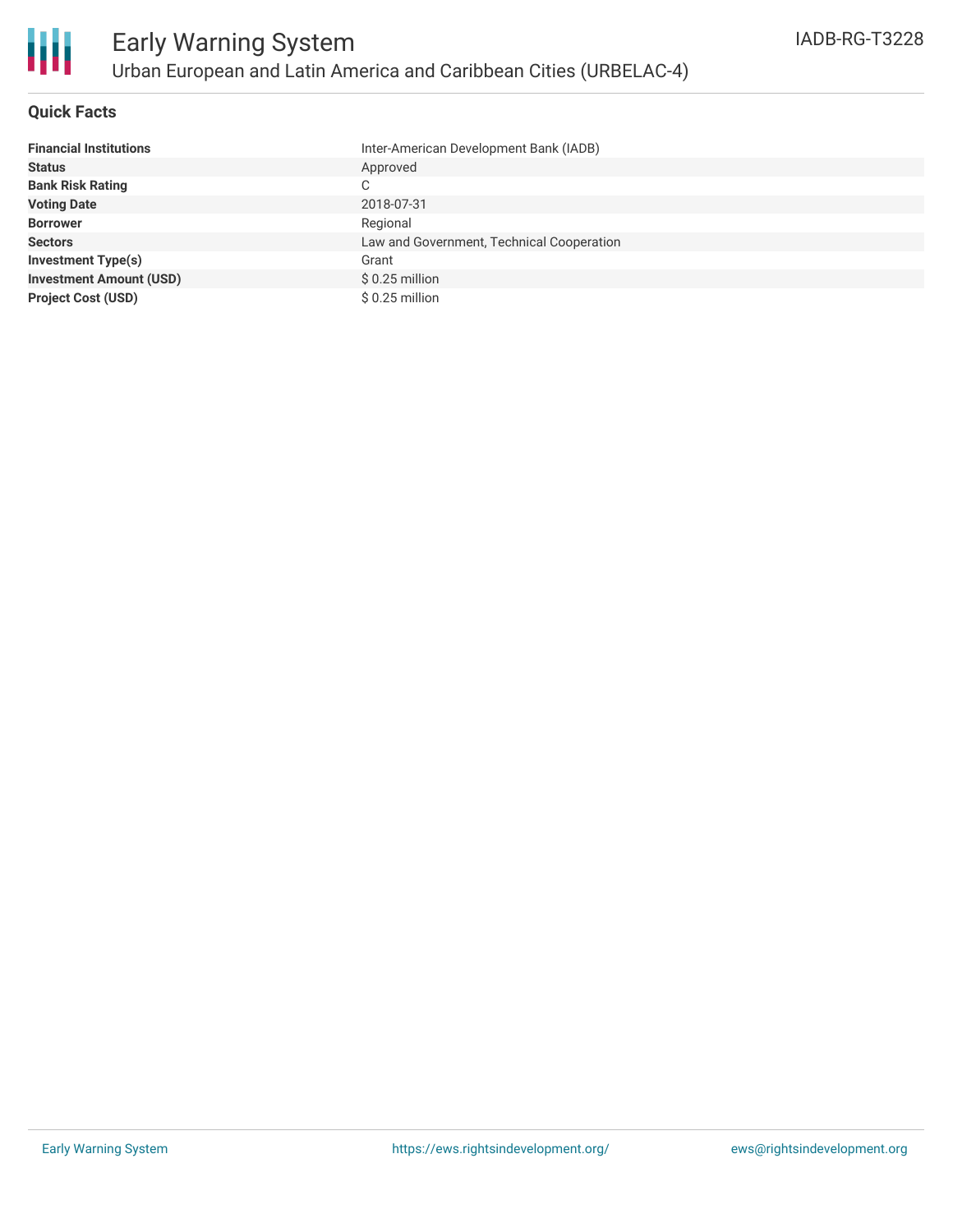

### **Project Description**

The project aims to contribute to the improvement of the quality of urban life, facilitating new approaches and methodologies of urban interventions and exchanging information on sustainable and integrated urban development between Europe and Latin America and the Caribbean. The operation will assist city policy-makers, practitioners and managers in defining solution to their proposed challenges.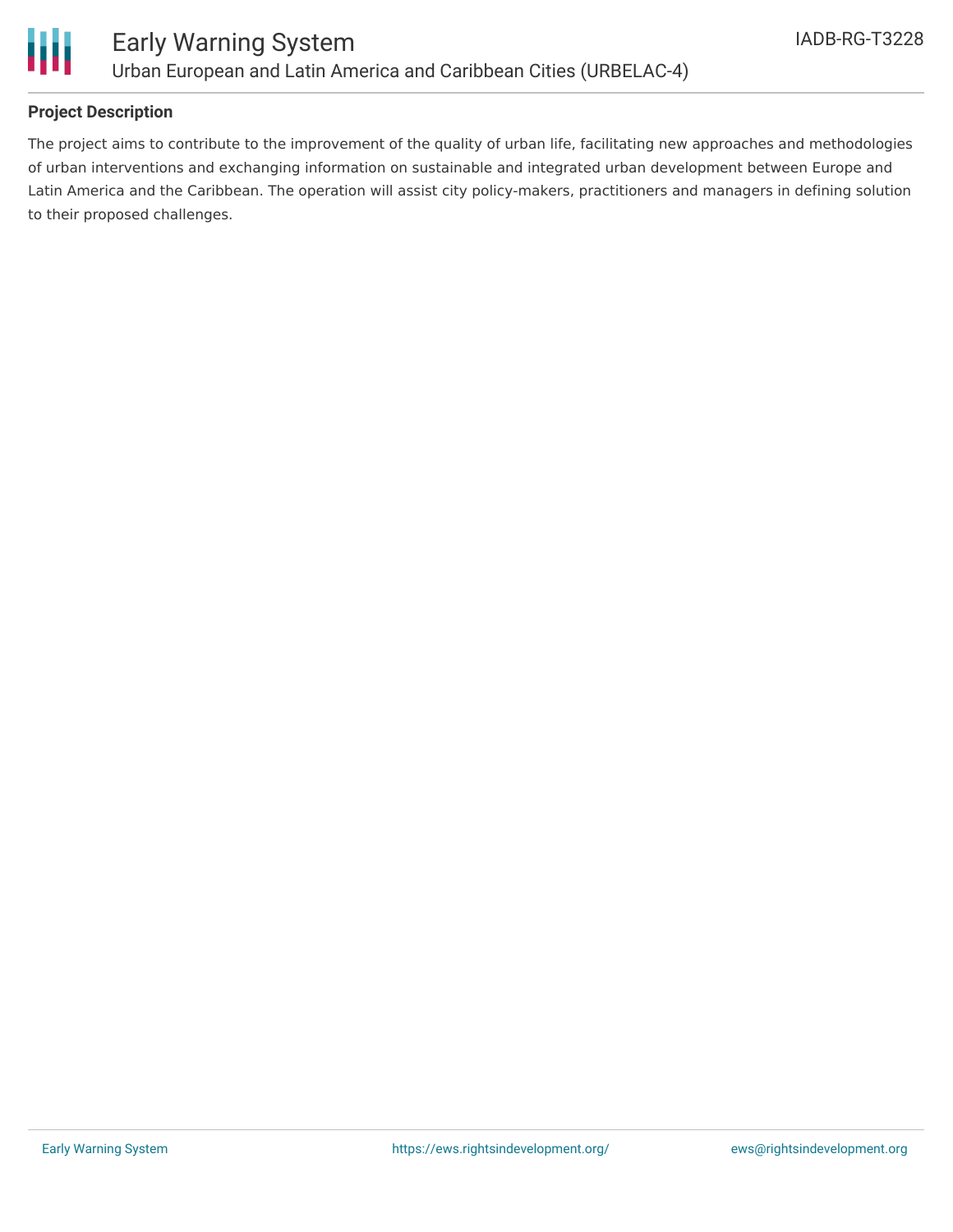

## Early Warning System Urban European and Latin America and Caribbean Cities (URBELAC-4)

#### **Investment Description**

• Inter-American Development Bank (IADB)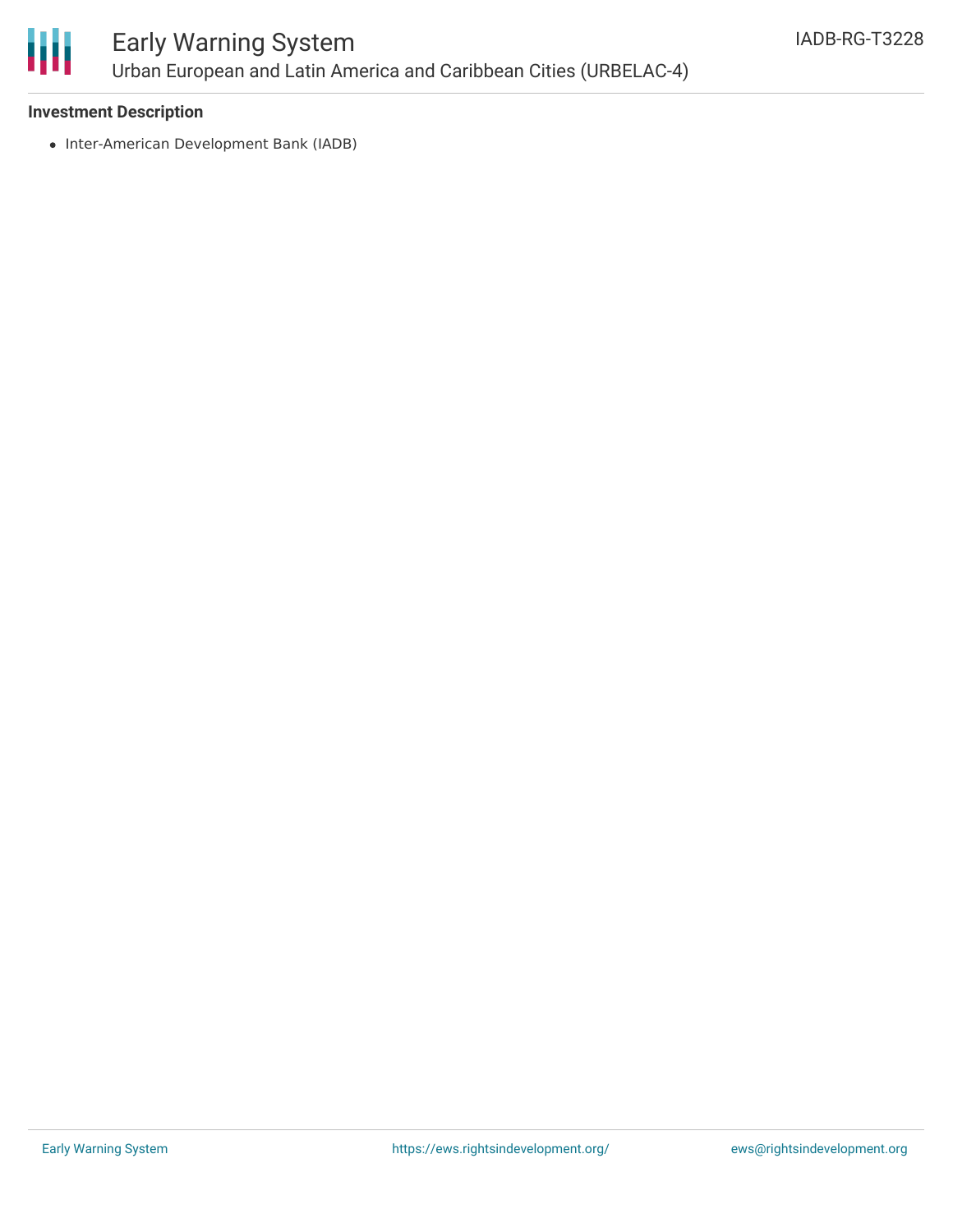#### **Contact Information**

#### ACCOUNTABILITY MECHANISM OF IADB

The Independent Consultation and Investigation Mechanism (MICI) is the independent complaint mechanism and fact-finding body for people who have been or are likely to be adversely affected by an Inter-American Development Bank (IDB) or Inter-American Investment Corporation (IIC)-funded project. If you submit a complaint to MICI, they may assist you in addressing the problems you raised through a dispute-resolution process with those implementing the project and/or through an investigation to assess whether the IDB or IIC is following its own policies for preventing or mitigating harm to people or the environment. You can submit a complaint by sending an email to MICI@iadb.org. You can learn more about the MICI and how to file a complaint at http://www.iadb.org/en/mici/mici,1752.html (in English) or http://www.iadb.org/es/mici/mici,1752.html (Spanish).